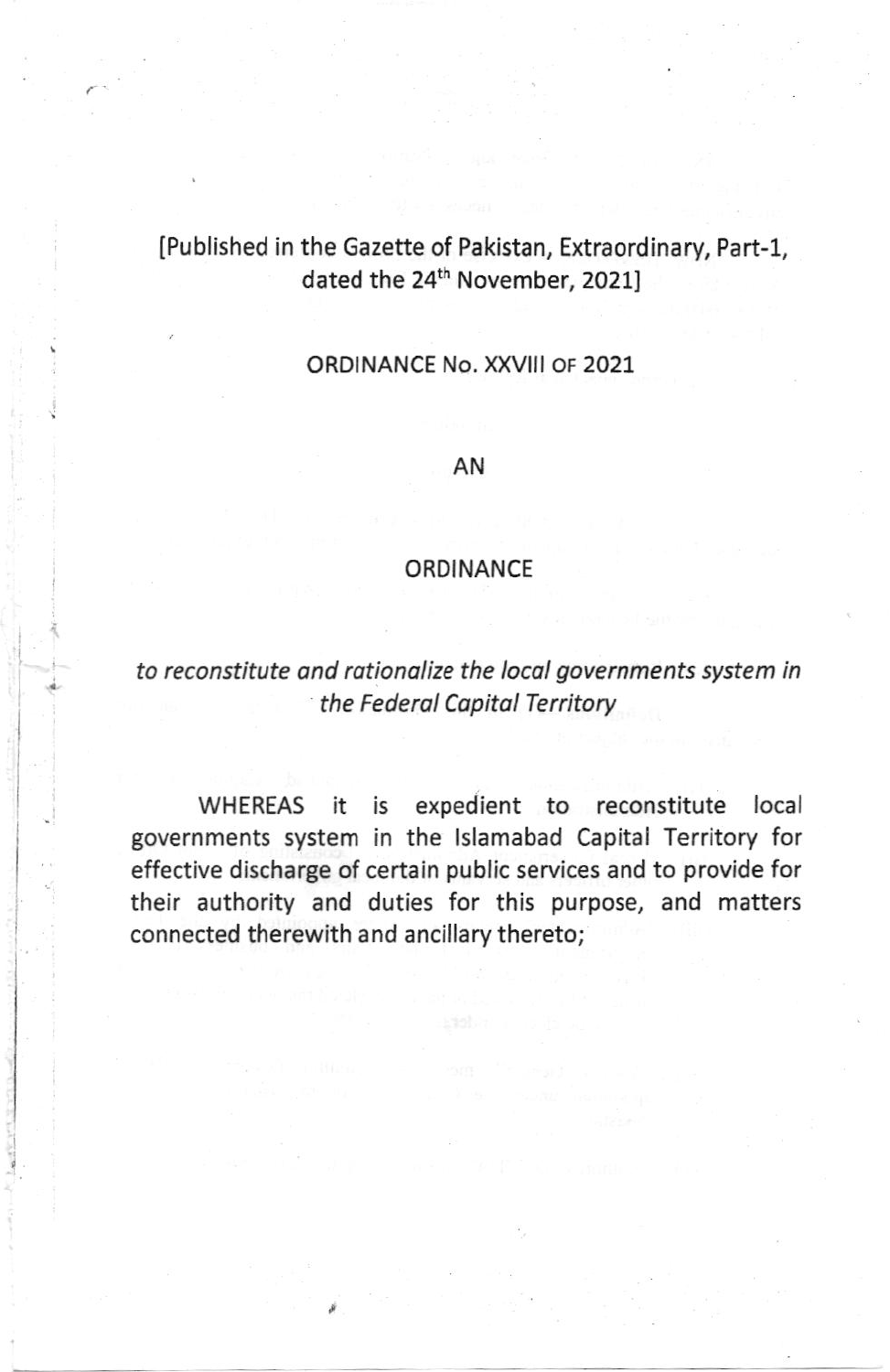AND WHEREAS the Senate and the National Assembly are not in session and the President of the Islamic Republic of Pakistan is satisfied that circumstances exist which render it necessary to take immediate action;

NOW, THEREFORE, in exercise of the powers conferred by clause (1) of Article 89 of the Constitution of the Islamic Republic of Pakistan, the President of the Islamic Republic of Pakistan is pleased to make and promulgate the following Ordinance:-

It is hereby enacted as follows:-

### Introduction

#### Chapter-1

Short title, extent and commencement.-(1) This Ordinance shall 1. be called the Islamabad Capital Territory Local Government Ordinance, 2021.

(2) It extends to the Islamabad Capital Territory except any area excluded by the Federal Government, by notification.

(3) It shall come into force at once.

Definitions.-(1) In this Ordinance, unless there is anything  $\overline{2}$ repugnant in the subject or context:--

- "Administration" means the Islamabad Capital  $(i)$ Territory Administration
- "Local Government Administration" consisting of Chief Officer,  $(ii)$ other officers and servants of the local government;
- "Administrator" means an officer appointed by the Federal  $(iii)$ Government to conduct the affairs and business of Local Governments when the Mayor or the Local Governments are either suspended or removed or have completed the tenure or when Mayor is yet to be elected under this Ordinance;
- "Auditor General" means the Auditor General of Pakistan  $(iv)$ appointed under the Constitution of the Islamic Republic of Pakistan:
- "Authority" or "CDA" means the Capital Development Authority;  $(v)$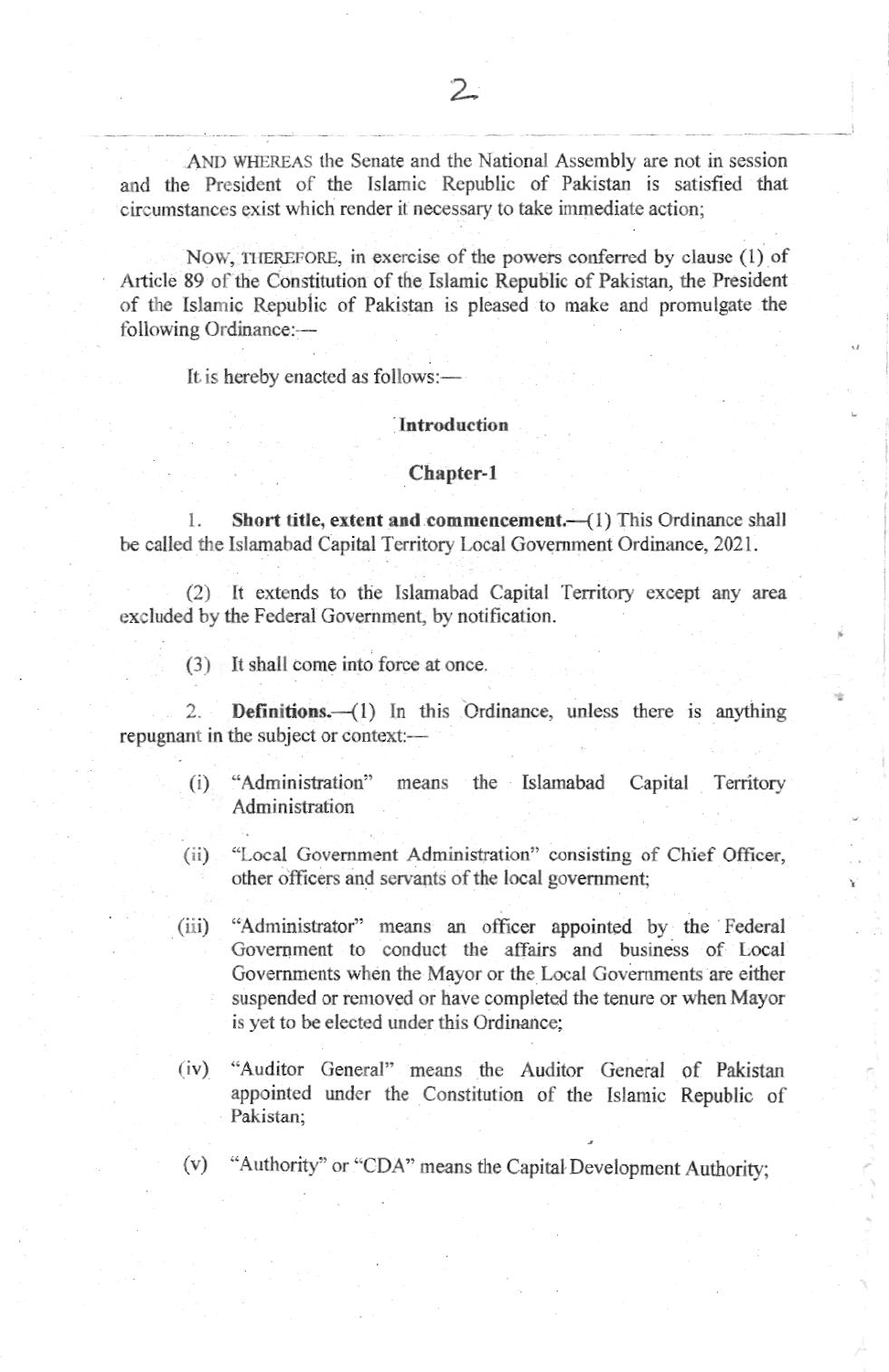- $(vi)$ "Authorized auditor" means any commercial auditor other than the Auditor General authorized by the Government to undertake extra ordinary audit of a local government;
- "Board" means Local Government Board constituted under this  $(vii)$ Ordinance:
- "Bye-laws" means bye-laws made under this Ordinance or made  $(viii)$ under the Capital Development Authority Ordinance, 1960 (XXIII of 1960) or the Municipal Administration Ordinance, 1960;
	- "Candidate" means a candidate for election under this Ordinance;  $(ix)$
	- "Census" means a population and housing census provisionally or  $(x)$ finally published under the General Statistics (Reorganization) Act. 2011 (XIV of 2011);
- "Chairperson" means the Chairperson of a Neighborhood Council;  $(xi)$
- "Chief Officer" means an officer of the local government who is  $(xii)$ the head of the administration and includes a Chief Corporation Officer who shall be the head of the administration of Islamabad Metropolitan Corporation;
- "Circumstances of Emergency" means circumstances imminently  $(xiii)$ endangering public health, safety, loss of life, significant or large scale harm to property and require an immediate action;
- "Committee" means a committee of the council constituted under  $(xiv)$ this Ordinance:
- "Convenor" means the Convenor of the council and in relation to  $(xv)$ the holding of a meeting of the council, shall also include a member or any other person presiding over the meeting on behalf of the Convenor:
- "Contractual Appointment" means, appointed on contractual basis  $(xvi)$ against regular posts and appointed on contractual basis against project posts;
- "Court" includes the Court of Executive Magistrate or Municipal  $(xvii)$ Magistrate, ICT;
- "Council" means the council comprising the convenor and other  $(xviii)$ members of a local government;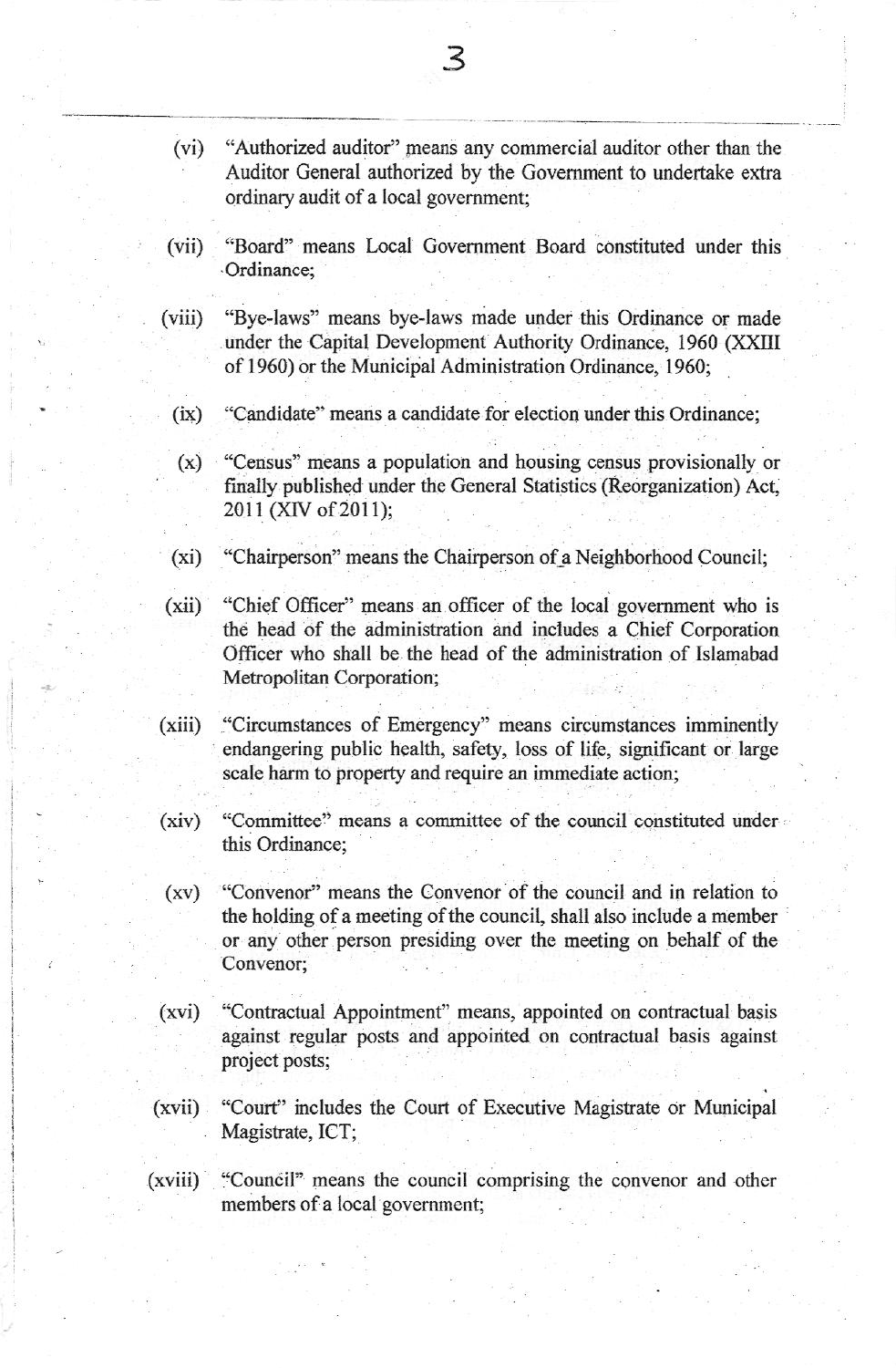- "Defunct Local Government" means a local government dissolved  $(xix)$ under this Ordinance:
- "Director Local Fund Audit" means the Director of Local Fund  $(xx)$ appointed by the Auditor General for the Audit under this Ordinance;
- $(xxi)$ "District" means the area specified in section 2 of the Capital of the Republic (Determination of Area) Ordinance, 1963 (Ordinance VI of 1963):
- "District Magistrate" means the Deputy Commissioner Islamabad  $(xxii)$ Capital Territory vested with the powers provided in the Code of Criminal Procedure 1898 as implemented in Islamabad Capital Territory;
- $(xxiii)$ "Director General Local Government" means an officer of federal pool appointed by the Federal Government;
- "Election Commission" means the Election Commission of  $(xxiv)$ Pakistan established under Article 218 of the Constitution:
- "Electoral Group" means an electoral group enlisted under this  $(xxy)$ Ordinance:
- $(xxvi)$ "Electoral Officer" means an officer appointed for election under this Ordinance and includes a Presiding Officer, an Assistant Presiding Officer and a Polling Officer or any other officer for the purpose of this Ordinance;
- $(xxvii)$ "Electoral Roll" means a roll of all eligible voters in an electoral unit prepared under this Ordinance;
- "Electoral Unit" means electoral unit constituted for an election  $(xxviii)$ under this Ordinance;
	- "Electronic Voting Machine or "EVM" means any device that is  $(xxix)$ used by the Election Commission for conduct of free and fair local government elections for voting purposes, other than Ballot Papers whether for voting, counting of votes, transmitting the final results or recounting of the votes purposes;
	- $(xxx)$ "Estimate of Receipts and Expenditure" means the estimate of expected receipts and expenditure of a local government for a given financial year, and as the case may be, shall include the estimate of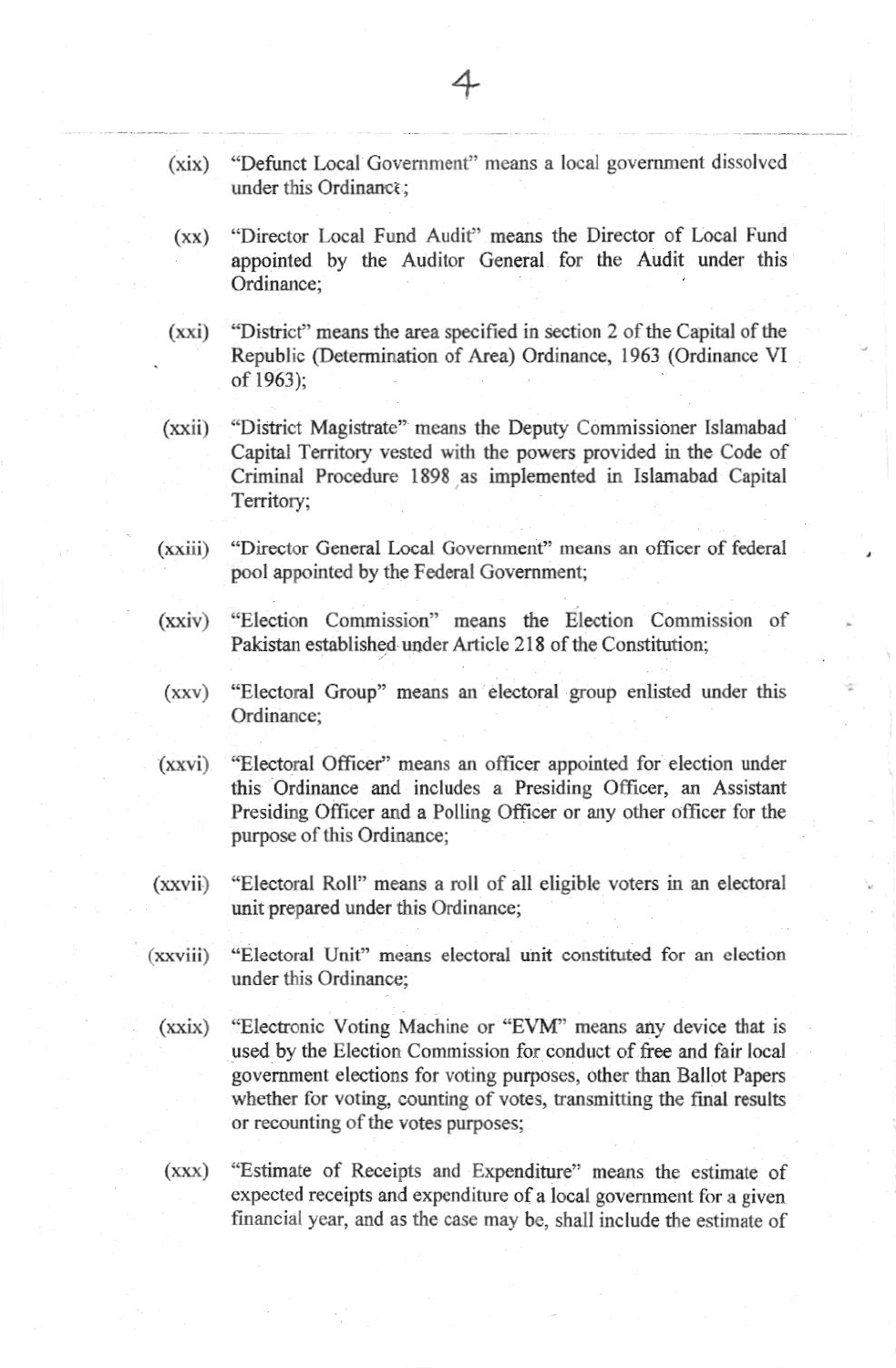receipts and expenditure of constituent offices, entities and agencies of local government;

- "Finance Commission" means the Local Government Finance  $(xxxi)$ Commission constituted under this Ordinance:
- $(xxxii)$ "Financial Year" means the year commencing on the first day of July and ending on the thirtieth day of June;
- "Government" means Federal Government;  $(xxxiii)$
- "Head of the Local Government" means the head of the local  $(xxxiv)$ government and includes,-
	- (a) Mayor of Metropolitan; and
	- $(b)$ Chairperson of a neighborhood council;
- $(xxxv)$ "Local Government Commission" means the Islamabad Local Government Commission established under this Ordinance;
- $(xxxvi)$ "Local Area" means the jurisdiction of a local government determined under this Ordinance;
- (xxxvii) "Local Fund" means the fund of a local government;
- $(xxxviii)$ "Local Government" means Metropolitan and neighborhood council of local government constituted under this Ordinance;
	- "Master Plan" means the Master Plan developed, maintained and  $(xxxix)$ enforced in the Islamabad Capital Territory by the Capital Development Authority;
		- "Mayor" means the Mayor of the Metropolitan Corporation elected  $(xI)$ under the Ordinance:
		- $(xli)$ "Member" means a member of a local government;
		- "Metropolitan Corporation" means the Metropolitan Corporation  $(xli)$ notified under the Ordinance;
		- "Misconduct" means transgression of the prescribed code of  $(xliii)$ conduct or dereliction of duty or deliberate unlawful behavior or violation of law or rules or lawful directions or orders of the Government and includes.-